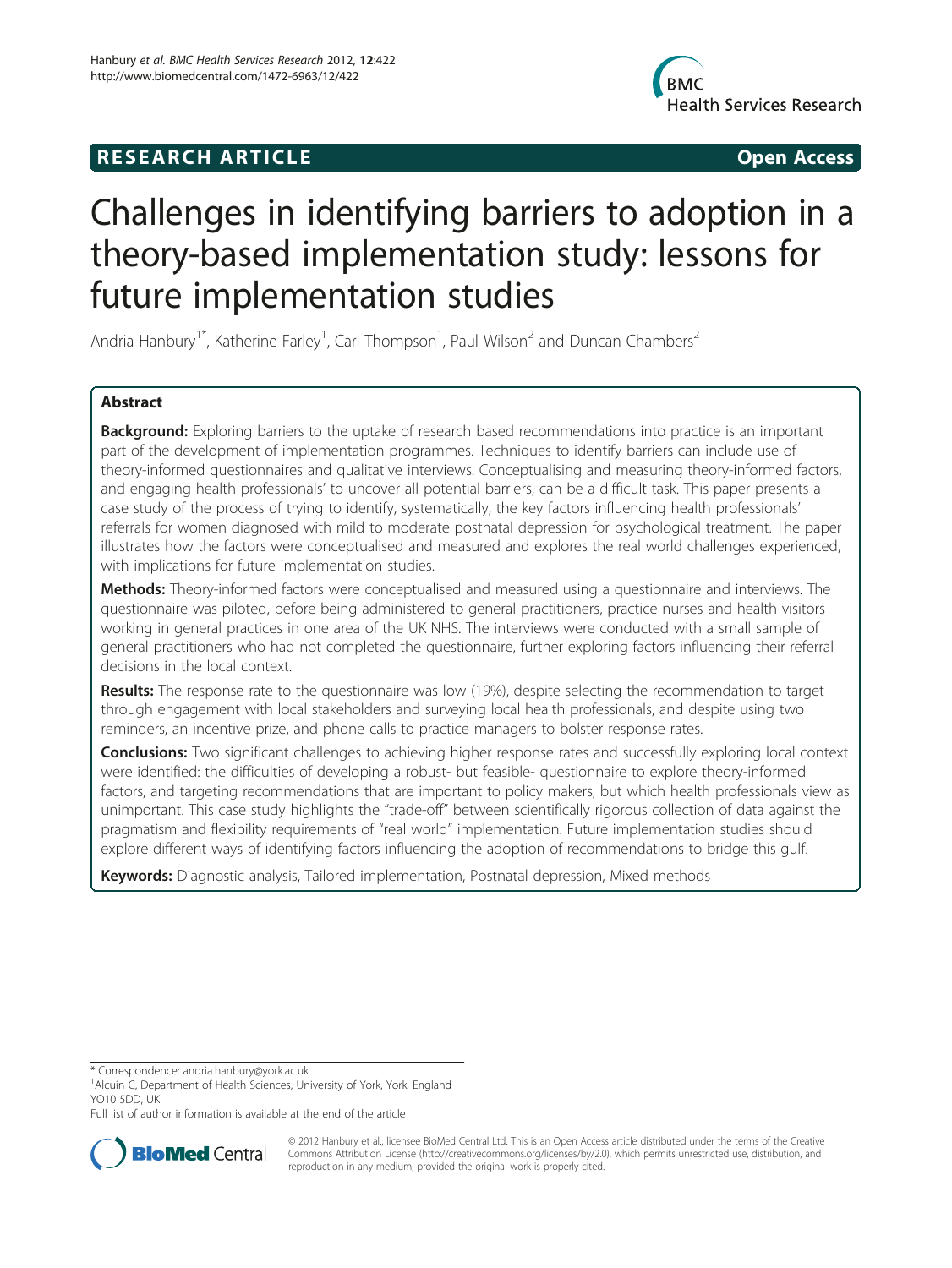#### Background

The Translating Research into Practice in Leeds and Bradford (TRiPLaB) research programme is a research and innovation implementation programme funded as part of the NIHR Collaboration for Leadership in Applied Health Research and Care (CLAHRC) for Leeds York and Bradford. TRiPLaB seeks to enhance the health outcomes of the local population through increasing the translation of proven interventions and/or process into practice. TRiPLaB uses a three phase approach to implementation [[1\]](#page-7-0). In the 'developmental' phase we select the innovation upon which to focus implementation efforts and explore local contextual factors predicted to influence its adoption. In the 'implementation' phase we develop and deliver implementation strategies tailored to the key factors identified. In our 'evaluation' phase we employ a mix of qualitative and quantitative research techniques to evaluate the effectiveness, and cost effectiveness, of our tailored implementation strategies.

The developmental phase of TRiPLaB uses theory as a basis for exploring and making sense of the local context for implementation [\[2](#page-7-0)]. Due to the variety of different theories that can be applied to implementation, and the consensus that multiple factors at different levels of the health care system [[3-7](#page-7-0)] can influence adoption, TRiPLaB uses a framework derived from a systematic review of dissemination and implementation studies [\[6](#page-7-0)]. The framework suggests nine different factors contribute to successful implementation. These include system-level and adopter-related factors, thus, providing broad coverage of potential influences. Six of the factors in the framework can be used to guide detailed exploration of the local context (diagnostic analysis), ensuring all important factors are likely to be covered. These factors are: characteristics of the innovation; system antecedents (structure of the organisation, absorptive capacity for new knowledge, and receptive context for change); system readiness (e.g., tension for change, dedicated time and resources); characteristics of adopters (e.g., motivation, skills); communication and influence (e.g., social networks and peer opinion); and the outer context (e.g., socio-political climate and incentives and mandates). The remaining three factors become more relevant to the subsequent task of developing an implementation strategy, through specifying largely practical factors that should be taken into account: 'assimilation by the system' (e.g., this factor emphasises the complexity of achieving adoption at team and system levels, and the often nonlinear nature of this process); the 'implementation process' (e.g., human resource issues, external collaboration); and 'linkage' (e.g., project management support, user-orientation).

In this paper we focus on the developmental phase of one of TRiPLaB's case studies. This case study was aimed at increasing general practitioners', health visitors'

and nurse practitioners' referrals of women diagnosed with mild to moderate postnatal depression for psychological therapies in one UK NHS Primary Care Trust. The targeted recommendation features in National Institute for Health and Clinical Excellence (NICE) clinical guideline 45 [\[8\]](#page-7-0). Psychological treatments available locally for the collaborating Primary Care Trust (PCT) include health visitor listening visits, computerised cognitive behavioural therapy, face-to-face cognitive behavioural therapy, guided self-help, exercise and interpersonal psychotherapy/referral to a counsellor, psychologist or other mental health professional. The paper provides an illustrative case study of designing and using a questionnaire and interviews to measure theoretically and empirically based determinants of innovation adoption in a local context. The main difficulties and challenges encountered in this process are reflected upon and discussed, with the implications outlined for future implementation studies.

# **Methods**

The research was conducted across 83 general practices within one Primary Care Trust in the North of England, UK. Health professionals invited to participate were those whom the targeted recommendation applied to: general practitioners (N=389), nurse practitioners (N=16) and health visitors (N=52). Ethical approval was granted for this study by National Research Ethics Service (Reference 10/ H1311/1).

The underpinning framework for our exploration of the local context [\[6](#page-7-0)] contains 69 separate variables, grouped into nine factors; a large number to operationalise and measure. To reduce these to a manageable number, we focussed on those six factors that explore the local context: innovation characteristics; system antecedents; system readiness; characteristics of the adopters; communication and influence and the outer context. Three of the factors – innovation characteristics, outer context and system readiness – however, had already been explored and mapped through three separate activities during the process of selecting the recommendation to target, prior to conducting the diagnostic analysis. The first was a series of meetings with relevant individuals and teams within the PCT to introduce the research project and identify local priority areas and the tension for change in these areas (relevant to the 'system readiness for change' factor). The second activity was use of a questionnaire designed to identify those characteristics of recommendations that most strongly influence local health professionals' prioritisation decisions. This was included to increase the likelihood of selecting a recommendation, based on its characteristics (such as costs and strength of supporting evidence), that local health professionals were more likely to prioritise (relevant to the 'System readiness for innovation' and 'Innovation' factors in the framework).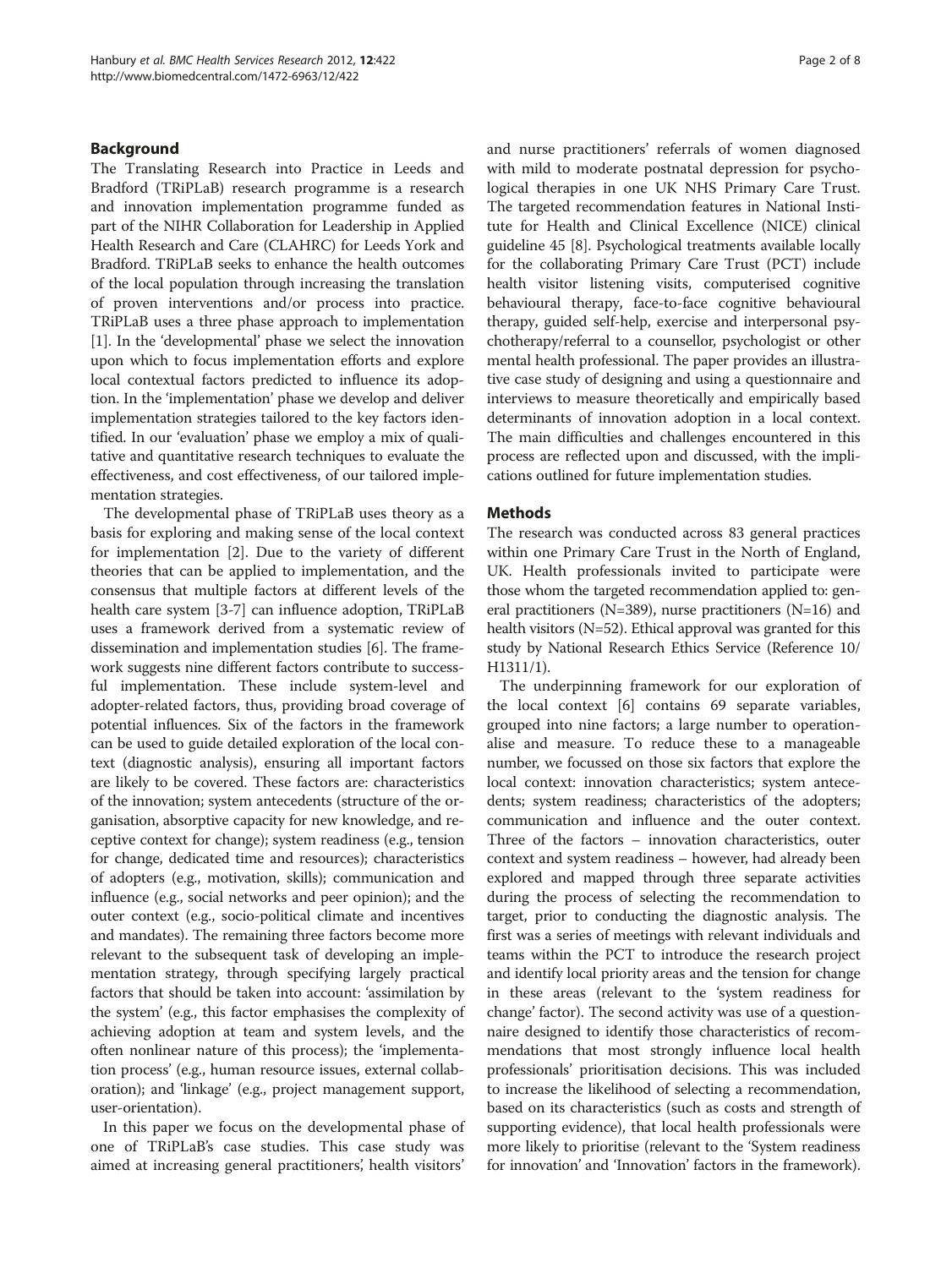Finally, pragmatic factors – number of patients the recommendation applied to, availability and robustness of audit data for evaluation purposes, and whether Quality Outcomes Framework targets applied to the recommendationwere checked and mapped to ensure variables specific to the recommendation, and important for safeguarding the robustness of the research, were taken into account ('System readiness for change' and 'Outer context'). Therefore, initial selection of the recommendation was based on a detailed exploration of its characteristics, how health professionals' themselves prioritise these, degree of prioritisation of the topic in the PCT, and consideration of pragmatic factors.

# The questionnaire

The questionnaire (Additional file [1](#page-6-0)) was designed to explore the remaining three factors in the framework of relevance to conducting a diagnostic analysis -the adopters, communication and influence, and system antecedents. It contained 42 items across four sections; one for each of the factors plus a demographic section. Given the lack of formal operational definitions and guidance for measuring some of the factors in the underpinning framework, the framework was used as a tool to 'illuminate the problem and raise areas to consider' for our diagnostic analysis, as suggested by the frameworks authors (6, p 613). This required us to make a number of decisions regarding how to conceptualise and measure the three factors, outlined below.

# 'Adopters'

The adopter-related factors highlighted in the framework are 'needs', 'motivation', 'values and goals', 'skills', 'learning style' and 'social networks'. No direction is given to guide researchers wishing to explore 'adopters'as part of a diagnostic analysis, nor formal definitions of the factors. It was already planned to explore social networks with reference to the communication and influence factor in the framework (see below), highlighting an area of overlap in the framework noted by other researchers [\[7](#page-7-0)]. Motivation was conceptualised as motivation to adopt the recommendation, and was operationalised through a single, self-report, measure of health professionals' intention to refer women for psychological therapies. We took this approach as the psychological literature portrays intention as encompassing motivational factors and as a proximal predictor of actual behaviour in the theory of planned be-haviour [\[9-11](#page-7-0)], a theory previously used in implementation studies [[12,13](#page-7-0)]. The item was worded: 'Thinking of women who might present with mild to moderate postnatal depression over the next six months, how likely is it that you would refer them for psychological treatment as a first stage intervention?' The response was scored on a Likert scale ranging from 'very unlikely' [[1\]](#page-7-0) through to

'very likely' [\[5\]](#page-7-0). A set time frame of six months was specified as set time frames are associated with greater accuracy in self-report measures [[14\]](#page-7-0).

For the remaining factors relating to 'adopters', rather than try and develop measures of 'needs', 'values and goals', 'skills' and learning styles (the latter of which applies more to the design of the behaviour intervention rather than the diagnostic analysis), we decided to measure health professionals' perceptions of the recommendation across five characteristics. These were: strength of supporting evidence, predicted impact on patient care and clinical outcomes, cost associated with the new way of working, variability in current practice, and whether it is considered to be of national or local importance. These attributes have been suggested as important for successful implementation [[7](#page-7-0)], and matched the characteristics of recommendations measured in the questionnaire completed by health professionals to help select our targeted recommendation. Measuring the same characteristics in both questionnaires enabled us to examine perceptions of characteristics found to be most influential in health professionals' innovation prioritisation decisions in our earlier survey. An additional attribute – whether there is local expertise in providing psychological therapies for postnatal depression or notwas also included following consultation with NHS colleagues based on their experience of previous quality improvement initiatives that had suggested this to be important. To complete this section of the questionnaire, respondents were required to select which one of two-to-three response options they believed to be the most accurate for each characteristic, with these response options mirroring those used in the earlier questionnaire. For example, for 'national or local importance', the response options were 'local', 'national' and 'both local and national'.

#### **Demographics**

Respondents were asked about their job role, number of years since qualifying, number of years in current post, degree of expertise in the area of postnatal depression and the percentage of their patients who are women of child-bearing age.

#### Communication and influence

Communication and influence amongst health professionals was measured through inclusion of social network questions. Social networks and opinion leaders are recognised as an influencing factor upon innovation uptake [\[6,15,16\]](#page-7-0). We aimed to capture information networks within the organisation and to identify individuals who were key to information flow on the topic (opinion leaders). Informal diffusion through social network channels is beneficial as interventions using opinion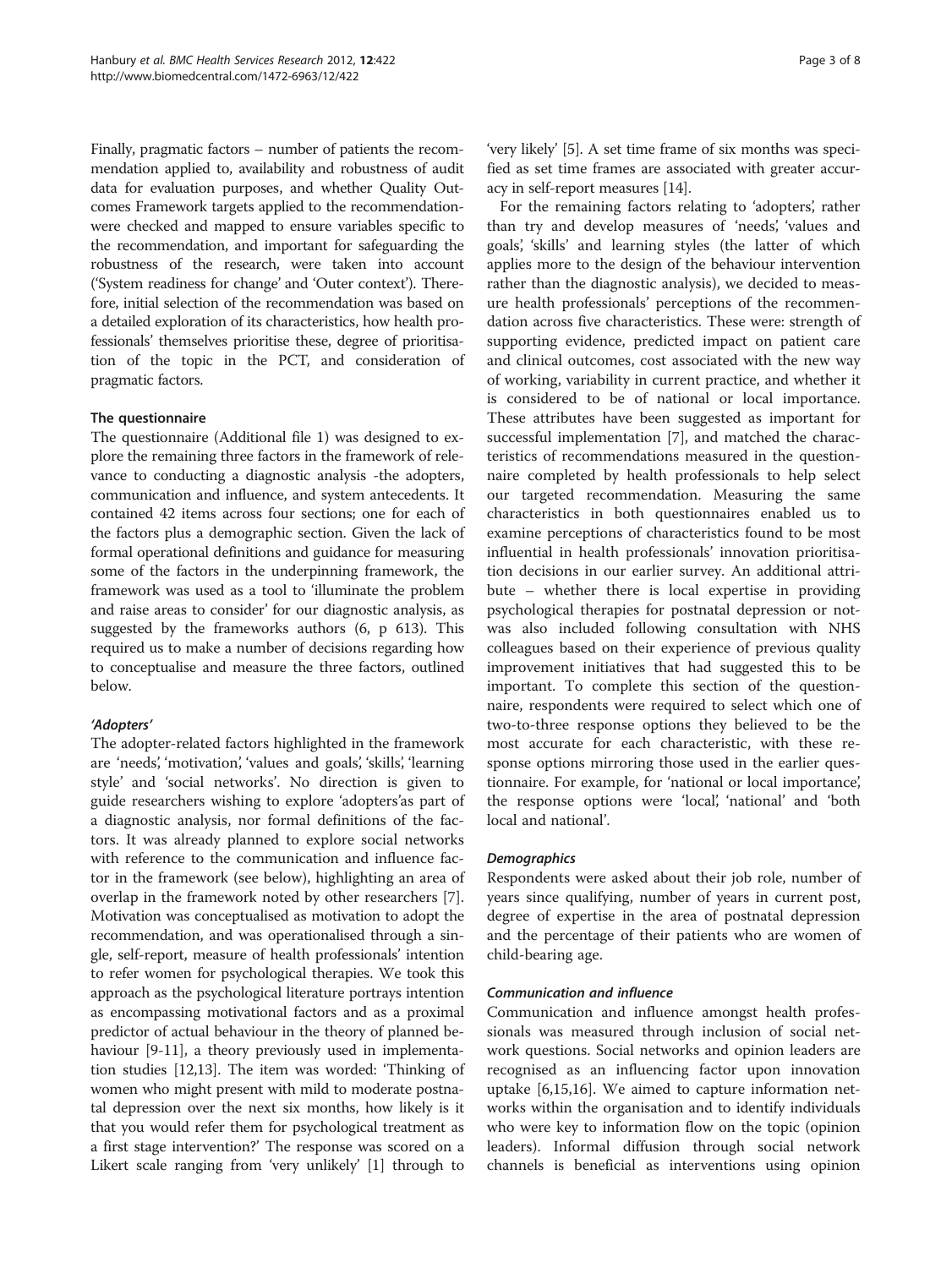leaders have been shown to successfully promote evidence based practice [[17\]](#page-7-0).

We used a sociometric method to gather information on opinion leaders from social networks [\[16](#page-7-0)]. Respondents were asked to nominate colleagues they felt to be particularly influential in their day-to-day practice in the clinical management of women with postnatal depression. Of the four dominant methods of collecting opinion leader data - sociometric, key informant, self-designating and observation [\[15\]](#page-7-0) - sociometric methods have been shown to provide high quality data [[18](#page-7-0)] and their use has been explored in similar studies [[16\]](#page-7-0). Alternative methods such as self-designating techniques do not necessarily identify individuals who are perceived as opinion leaders by their colleagues. It is important to identify individuals who have characteristics in common with colleagues homophily – as this enables more communication [[19](#page-7-0)]. To understand the characteristics of members of networks and of potential opinion leaders, respondents were also asked to specify whether those named were part of their team and whether they were typically sources or recipients of information.

#### 'System antecedents'

System level factors were to be measured through inclusion of the validated competing values framework [[20](#page-7-0)] which measures staff climate, leadership style, what bonds staff together, and prioritization of goals. However, the team climate inventory (TCI) [\[21\]](#page-7-0) was selected over the competing values framework due to its focus on teams rather than the overall organisation; this was considered important because within large organisations, such as the NHS, the combination of different roles, subcultures and hierarchical levels can reduce consensus on what constitutes organisational culture [[21\]](#page-7-0). Furthermore, the CVF has been suggested at be potentially too broad an instrument to inform intervention design [\[22](#page-7-0)]. The original TCI tool comprises 38 items grouped into four scales - vision, participative safety, task orientation and support- derived from the four factor theory of work group innovation [[21,23](#page-7-0)] that are proposed to predict team climate for innovativeness. However, we used the shorter, validated, 14 item version of the instrument [[24](#page-7-0)] to reduce respondent burden.

#### Questionnaire administration

The questionnaire was piloted with one GP practice and one Specialist Nursing Team (total N=29) from another PCT, with health professionals requested to advise on ease of completion and the wording of items. Feedback was received from 12 health professionals. Revisions were made to question wording based on feedback before the final version was administered to general practitioners, nurse practitioners and health visitors based in

GP surgeries in the collaborating PCT. A protocol for optimising recruitment was developed and used based on Cochrane guidance [[25](#page-7-0),[26](#page-7-0)]: the first administration was electronic, with the questionnaire sent as a link inside a personalised email sent by the Medical Director. This was followed by an electronic, and then a paper-based reminder to non-responders one and two weeks later respectively, signed by the Deputy Director of Clinical Quality who was responsible for quality improvement work in the PCT. The paper based reminder was accompanied by a paper copy of the questionnaire and a stamped return address envelope for ease of return. Phone calls were made by the quality improvement team in the PCT to practice managers three weeks after the initial mailing to further encourage completion. An incentive prize draw for store vouchers to the value of one hundred pounds was offered, and a promise to provide anonymised feedback on the questionnaire results.

#### Qualitative interviews

The qualitative interviews were conducted with a small sample of health professionals to explore their perception of barriers to making referrals, their awareness, knowledge and understanding of the NICE guidance on postnatal depression, and suggestions for how referrals could be increased. This enabled any factors that may have been overlooked during the process of selecting the innovation and exploring the local context to be captured. In exploring perceptions of barriers, the interviews provided an opportunity for issues around skills, values, and needs, specified in the 'adopters' category of the underpinning framework, to also emerge. General Practitioners were selected from the list of nonresponders to the questionnaire, and invited to participate in a short (20 min) semi structured face-to-face interview, through a personalised letter sent to their practice, which was followed-up by a phone call from the local quality improvement team. Practice managers were notified before the letters were sent, and a twenty pound store voucher incentive prize was offered to those who participated as a thank you for their time.

The interviews enabled those who had not responded to the questionnaire the opportunity to have their views and perceptions taken into consideration. Seven interviews were conducted. Interviews were audio recorded and transcribed verbatim for analysis. Analysis of the interviews was inductive and used thematic analysis [\[27](#page-7-0)]; developing key themes from an initial coding, followed by indexing of transcripts. One researcher developed initial key themes and sub-categories from a review of two transcripts. A third transcript was then indexed by three researchers for inter-rater reliability checking. Coding themes were amended and updated to clarify any further themes. Each researcher was then allocated two or three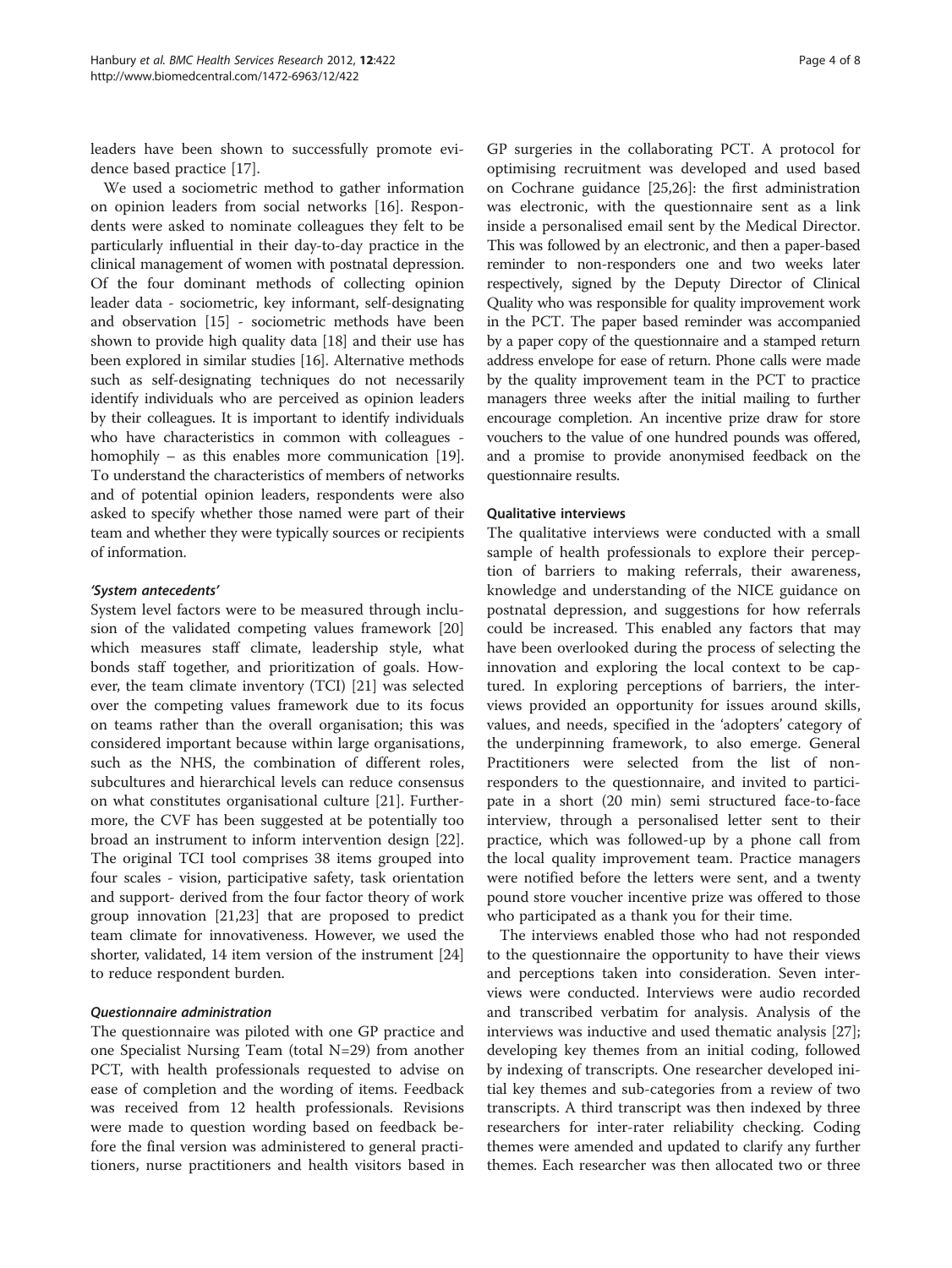transcripts to code and produced a short paragraph describing the findings in the interview. One member of the team then reviewed and combined the key findings.

# Results and discussion

The response rate to the questionnaire was low (19%, N=86). The first administration of the questionnaire achieved an initial response rate of 7% (N=32). The first, electronic, reminder was followed by an increase of 18 responses (21% of the respondents who received the reminder responded), and the second, paper based, reminder (sent with a paper copy of the questionnaire) was followed by an increase of 36 responses (24% of the respondents who received the second reminder responded). Completion rates were also variable across questionnaire sections; the 'system-antecedent' section was highest (19%, N=85), followed by the 'adopters' section (15%, N=69) and the 'communication and influence' section (13%, N=58). Due to the low response rate the data was unsuitable for a planned two stage analysis [\[28](#page-7-0)]. Instead, a series of exploratory, bivariate, analyses were run, focussing on effect sizes to aid interpretation of the meaningfulness of the findings [[29](#page-7-0)] due to the reduced power of the analyses. The qualitative and quantitative findings were then synthesised to arrive at a final set of factors considered to be influential upon health professionals' referrals for women diagnosed with mild to moderate postnatal depression. The analyses, a summary of the findings, and an overview of the data synthesis are available in Additional file [2](#page-6-0) for reference. However, the focus of the rest of the paper is upon the challenges and complexities encountered in the process of conducting the diagnostic analysis, a consideration of the key issues arising from this, and recommendations for future implementation studies.

The low response rate clearly illustrates the challenge of eliciting the views of health professionals to inform implementation research; particularly where research uses questionnaires to try and systematically and rigorously explore factors influencing innovation adoption. Any initial lack of engagement by the health professionals in the developmental stage of an implementation study has significant implications, reducing the robustness and representativeness of the diagnostic analysis. This is critical as the subsequent behaviour-change intervention is then developed to target the barriers identified from the diagnostic analysis. Low response rates when exploring the local context, therefore, make an implementation study vulnerable to overlooking some important barriers and of only capturing the perceptions of those health professionals' who are especially interested in the clinical topic. Barriers identified from such health professionals may be different to barriers experienced by those who do not respond to the questionnaire; for example, the latter may hold more negative perceptions of the recommendation. This has potential implications for the implementation strategy, which may only target those barriers which apply to more motivated health professionals.

We attempted to maximise responses to the questionnaire by following recommendations in the literature, including the use of two reminders, the second of which was accompanied by a paper copy of the questionnaire, conducting follow-on phone calls, and offering an incentive prize draw [[25,26](#page-7-0)]. The second reminder, accompanied by a paper copy of the questionnaire, had a greater impact than the first, electronic, reminder, suggesting that some of the health professionals preferred a paper-based over an electronic questionnaire. Given the strategies used to bolster response rates, two main explanations are suggested as to why the response rate was still low. First, the topic of postnatal depression may not have had salience with the majority of the health professionals, with topic salience a key variable influencing response rates [[26](#page-7-0)]. At the start of the research, two separate activities were undertaken to try and ensure that we selected a recommendation to target that was prioritised locally by stakeholders and health professionals, to encourage local buy-in and engagement with the diagnostic analysis. First, a series of meetings were held with stakeholders to identify local priority areas. In addition, a questionnaire was run with local health professionals to explore which characteristics of hypothetical recommendations are most influential upon their prioritisation decisions, to guide us in selecting a recommendation that met those criteria. Combined, it was envisaged that these two processes would ensure that we selected a recommendation that, whilst not well adopted at baseline, would have a greater chance of success through PCT and adopter level support. The finding from that questionnaire was that health professionals' prioritise in particular those recommendations that have a higher impact on patient care and a stronger supportive evidence base, but attach less importance to the costs associated with the recommendation. However, when it came to selecting the recommendation from a shortlist developed from the meetings conducted with local stakeholders, none of the recommendations identified as a local priority exactly met these challenging criteria. Referrals for psychological treatment for women diagnosed with mild to moderate postnatal depression were rated by the team, having reviewed NICE documentation [\[8](#page-7-0)], as having a 'moderate' evidence base and a 'moderate' impact on patient care, rather than a 'significant' impact and 'strong' evidence base.

This highlights the challenge of marrying what the health professionals- the adopters- consider to be priorities with what stakeholders, such as commissioners, regard as priorities. Trying to engage health professionals at the start of an implementation topic who may not be overly motivated by 'moderate' impact and 'moderate'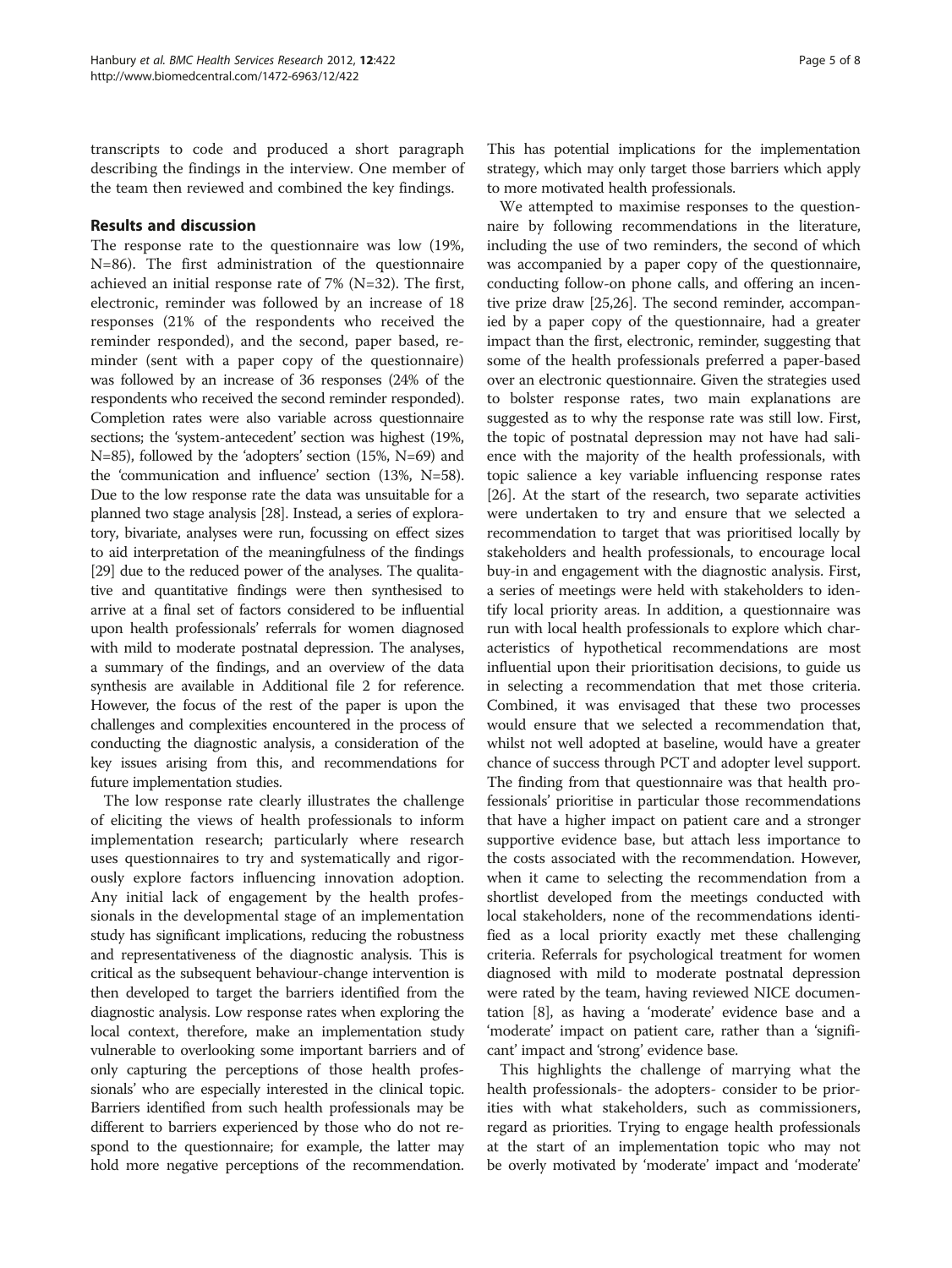evidence base is likely to be a hurdle for other implementation studies. Even if a recommendation does meet such criteria, if health professionals do not perceive it to do so, the challenge still remains: whilst the behaviour change intervention can target negative perceptions of a recommendation to try and encourage uptake, gaining health professionals' engagement in the initial diagnostic analysis in such instances is still a challenge. However, studies need to continue to target innovations and recommendations that have low adoption levels at the outset, to make best use of resources and avoid potential "ceiling" effects in adoption.

The second explanation for the low response rate relates to the design of the questionnaire; particularly its length and ordering of sections. The questionnaire was long, comprising four separate sections spread over 14 pages in the paper version. Research regarding the effect of longer versus shorter questionnaires on response rates is equivocal, but suggests that questionnaires on highly salient topics can be longer than those on less salient topics [\[26](#page-7-0)]. Given our suggestion that the topic may not have been salient to the health professionals, questionnaire length was likely to be particularly influential upon response rates. To try and keep the questionnaire as short as was possible, we opted to use the shortened version of the team climate inventory rather than the long version, and we presented this before the other two sections, which required more detailed and considered responses that we anticipated could deter potential responders if presented first. It is possible, however, that having the more abstract set of questions at the start of the questionnaire, exploring perceptions of team climate, may have negatively impacted upon the response rate, lacking face validity and, again, salience to the health professionals.

The finding that responses were lowest to the communication and influence section – the second rather than the final section- suggests that the content of that particular section also likely impacted upon the response rate. Requesting the health professionals to name colleagues and specify whether they give them advice, seek their advice, and the modalities used to do so may have appeared unusual to the health professionals, and they may have been uncomfortable naming individuals they work with. Unfortunately this is an essential prerequisite for using social network analysis to identify channels of communication and local opinion leaders. In a study exploring the feasibility of involving opinion leaders in implementation efforts [\[16](#page-7-0)], health professionals who completed a sociometric measure to identify opinion leaders- as used in this study – reported in interviews afterwards that they had struggled with the concept of opinion leaders and found the questionnaire rather abstract. In the same study, it was also found that opinion leaders varied across clinical topics- and that only 32% of respondents cited the identified opinion leaders. This suggests that the same population would need to be resurveyed for every new implementation topic to identify opinion leaders, and that the persuasive powers of opinion leaders could be restricted to only a small proportion of the target population when it comes to developing the behaviour-change intervention. With recommendations for future research to harness the potential of social networks to bring about change in practice [[30](#page-7-0)], attention needs to be given to exploring different techniques that can be used to map social networks in the healthcare setting to overcome the response rate challenge and reluctance to name colleagues.

Piloting of the questionnaire with a small sample of health professionals produced few comments regarding the communication and influence section as a whole, nor regarding the decision to place the system antecedents section at the start. This highlights the importance of conducting more detailed assessments of how targeted health professionals feel about the content (rather than just the wording) of implementation questionnaires and exploring their likelihood of responding to such measures. Techniques such as cognitive interviewing [\[31](#page-7-0)] can help illuminate issues with questionnaires and encourage a deeper, more systematic, piloting than sending a questionnaire out to a sample and obtaining general feedback regarding wording of items and layout.

The original plan for data analysis had been to run a multilevel model on the questionnaire data [\[28](#page-7-0)], with separate analysis of the interview data, delineating the effects of characteristics of the health professionals from team characteristics, thus gaining an understanding of the influence these two levels had upon health professionals' intention, and knowledge of whether it may be more effective to target teams or individual attitudes with the implementation strategy. The focus of our analyses instead was upon exploring patterns and associations between factors and health professionals' intentions to refer. Missing the opportunity to simultaneously explore the relative importance of team versus adopter level variables using multilevel modelling was disappointing. One study [\[32\]](#page-7-0) obtained a significantly higher response rate for a lengthy implementation questionnaire exploring factors at the adopter, team and organisational level. However, in that study ninety-nine general practices registered on a Medical Research Council General Practice Research Framework were sampled: as noted by the authors, these practices are research orientated and can receive funding to support their participation in research studies. The study authors reported involving these practices due to their previous experience of low response rates to implementation questionnaires. The MRC GP research practices database is now discontinued; however, adopting this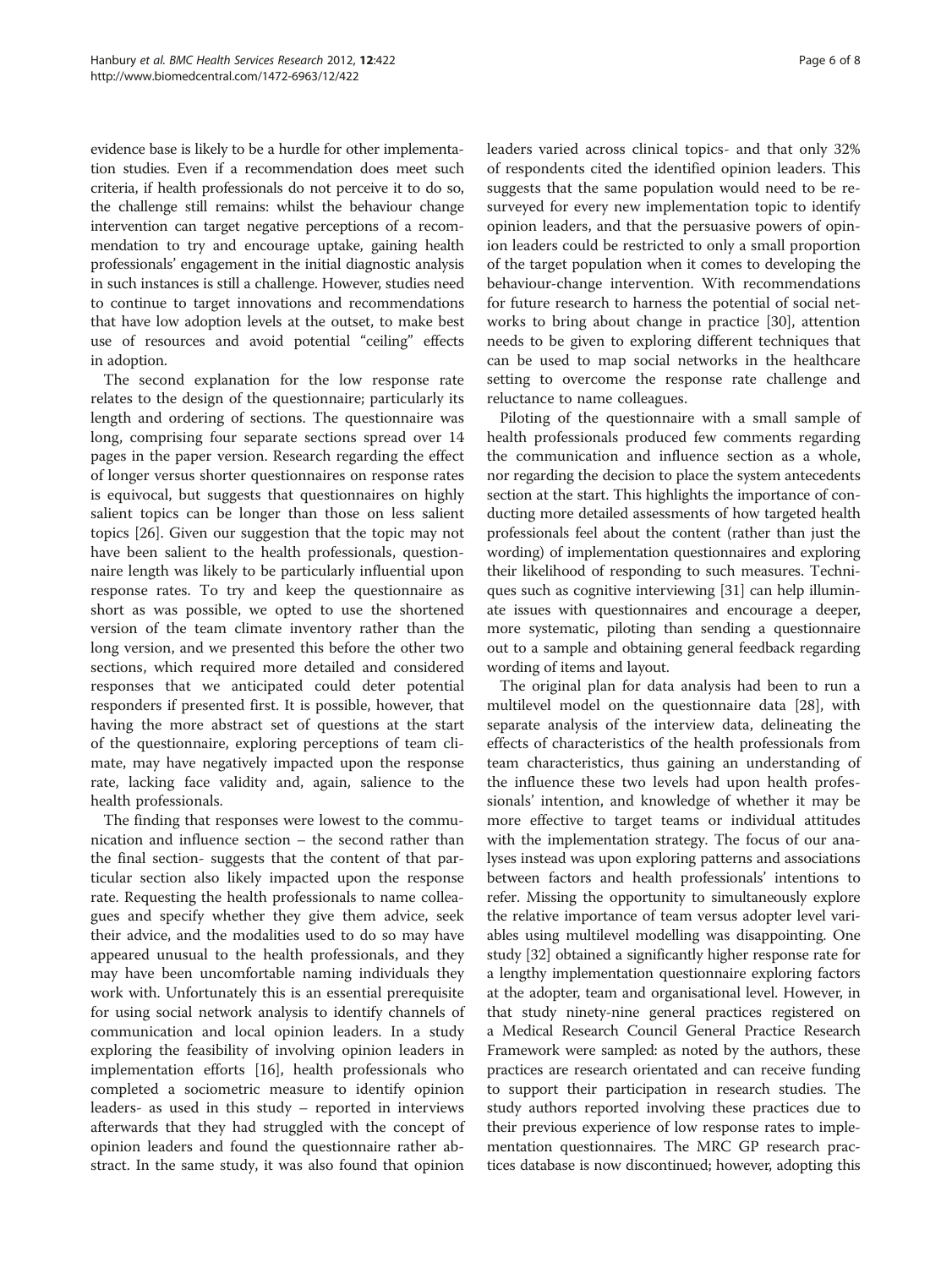<span id="page-6-0"></span>sort of approach to recruitment is arguably more suited to large scale studies across multiple sites, rather than collaborative implementation studies between single organisations and academic institutions. Given that implementation research occurs in busy healthcare settings, such as hospital wards or GP practices, and needs to develop an understanding of local contextual factors influencing innovation adoption, recruiting enough health professionals in such units to achieve a large enough sample size for more complex statistical techniques such as multilevel modelling will always be challenging, regardless of topic salience, or questionnaire content or length. Adopting a case study approach instead, pulling together multiple strands of evidence from different sources (in our example, a questionnaire and set of interviews), may represent a more realistic, pragmatic and feasible approach.

This case study experienced a low response rate to the questionnaire, despite early stage engagement with local health professionals and stakeholders; piloting the questionnaire; and using evidence-based strategies to bolster response rates. As such, the robustness, representativeness and generalisability of the findings from the questionnaire, and subsequent recommendations for the behaviour change intervention, are limited. The underpinning framework for our diagnostic analysis also presented a challenge; with so many factors proposed to influence innovation adoption, a lack of formal definitions provided, and no specification of cause and effect amongst the factors, a number of decisions had to be made regarding which factors to operationalise (due to the burden of response for busy health professionals if all were operationalised) and how to operationalise them. Another team of researchers [\[33\]](#page-7-0) recently undertook a systematic literature review to identify existing measures of the same factors from the framework, and where none existed, to devise their own. This was a different approach to ours, which used the framework as an 'aide memoir' rather than attempting to measure every factor. Different interpretations of the framework across these two studies are apparent, including our conceptualisation of 'motivation' in the 'adopters' category as 'intention to adopt the recommendation' compared with their 'readiness to change': both interpretations coming from the psychological literature, both justifiable. Whilst the work of Cook et al. is valuable as a first step towards operationalising the framework and trying to develop it into a testable theory, the number of factors and competing ways of operationalising them will likely always be a challenge for those wishing to use it.

Future research should explore other techniques that can be used to conduct a diagnostic analysis, to safeguard implementation studies from low initial engagement from health professionals. The consensus that a diagnostic analysis of the local context is important; that

different factors will be important across different recommendations and settings; and the high number of recommendations targeted at health professionals, makes the feasibility and sustainability of survey-based approaches to implementation in health services questionable, particularly for topics of low saliency to health professionals. The need to ensure that behaviour-change is a scientific endeavour, adopting a rigorous approach, may struggle to be realised as repeated surveying of health professionals makes their continued use less feasible and increasingly unsustainable. Whilst this approach may be successful for individual research studies, as a technique for future rollout across the health services to increase implementation of recommendations on an on-going basis, it may be less realistic. Future research should seek to explore and experiment with different methods for exploring the local context, marrying the need for rigour with approaches that are feasible in the long as well as short term.

# Conclusions

Often the 'diagnostic' phase of an implementation strategy is hidden, implicit, the rigour hard to discern. Our approach was to explicitly operationalise theoretical constructs, rigorously and systematically gathering and synthesising data from a variety of sources in a transparent way. Response rates were low despite our best efforts, possibly reflecting the complexity of the questionnaire; the competing pressures on health professionals' time; and a mismatch between the priorities of the PCT and those of health professionals. This case study suggests that the science and practice of building components of influential theories of innovation adoption such as social networks, adopter characteristics and 'culture' into planned strategy still has some way to go before 'off the shelf' solutions are available to non- academic users seeking to foster innovation adoption in health services.

# Additional files

[Additional file 1:](http://www.biomedcentral.com/content/supplementary/1472-6963-12-422-S1.pdf) Paper copy of questionnaire. [Additional file 2:](http://www.biomedcentral.com/content/supplementary/1472-6963-12-422-S2.pdf) Summary of analyses and key findings.

Abbreviations PCT: Primary Care Trust; TCI: Team climate inventory; TRiP-LaB: Translating Research into Practice in Leeds and Bradford; NICE: National Institute for Health and Clinical Excellence; CBT: Cognitive behavioural therapy.

#### Competing interests

The authors declare that they have no competing interests.

#### Authors' contributions

AH contributed to the design of this study and the questionnaire and interview schedule, contributed to data analysis and drafted the manuscript. KF contributed to the design of this study and the questionnaire and interview schedule, contributed to data analysis and commented on the manuscript. CT contributed to design of this study, advised on the questionnaire design and helped draft the manuscript. PW contributed to